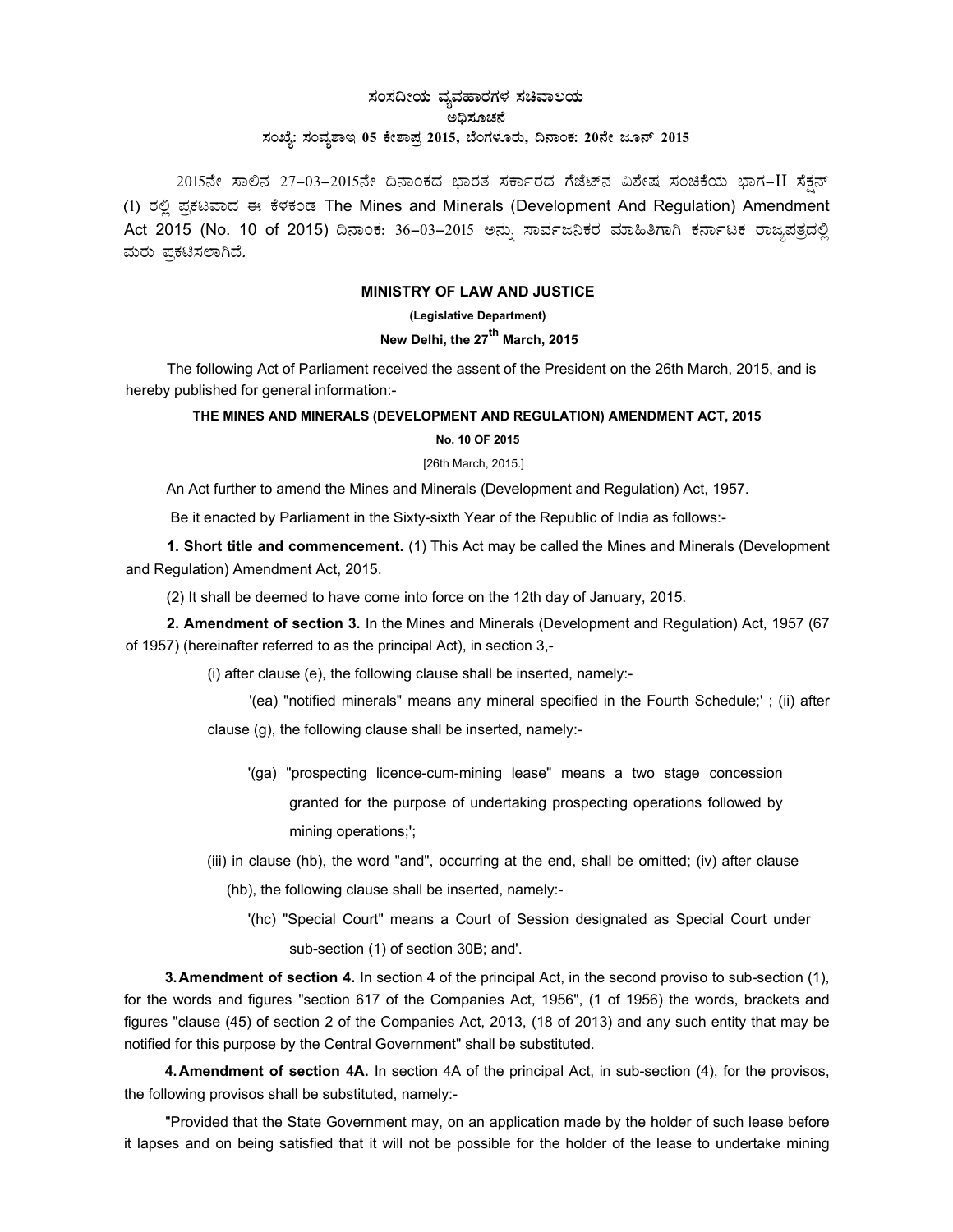operations or to continue such operations for reasons beyond his control, make an order, within a period of three months from the date of receiving of such application, subject to such conditions as may be prescribed, to the effect that such lease shall not lapse:

Provided further that such lease shall lapse on failure to undertake mining operations or inability to continue the same before the end of a period of six months from the date of the order of the State Government:

Provided also that the State Government may, on an application made by the holder of a lease submitted within a period of six months from the date of its lapse and on being satisfied that such noncommencement or discontinuance was due to reasons beyond the control of the holder of the lease, revive the lease within a period of three months from the date of receiving the application from such prospective or retrospective date as it thinks fit but not earlier than the date of lapse of the lease:

Provided also that no lease shall be revived under the third proviso for more than twice during the entire period of the lease.".

**5. Amendment of section 5.** In section 5 of the principal Act,-

A) in sub-section (1),-

- (i) in clause (a), for the words, brackets and figures "sub-section (1) of section 3 of the Companies Act, 1956", (1 of 1956) the words, brackets and figures "clause (20) of section 2 of the Companies Act, 2013" (18 of 2013) shall be substituted;
- (ii) for the proviso, the following proviso shall be substituted, namely:-

"Provided that in respect of any mineral specified in Part A and Part B of the First Schedule, no reconnaissance permit, prospecting licence or mining lease shall be granted except with the previous approval of the Central Government.";

#### (B) in sub-section (2),-

(i) for clause (a), the following clause shall be substituted, namely:-

- "(a) there is evidence to show the existence of mineral contents in the area for which the application for a mining lease has been made in accordance with such parameters as may be prescribed for this purpose by the Central Government;";
- (ii) after clause (b), the following proviso shall be inserted, namely:-

"Provided that a mining lease may be granted upon the filing of a mining plan in accordance with a system established by the State Government for preparation, certification, and monitoring of such plan, with the approval of the Central Government.".

**6. Amendment of section 6.** In section 6 of the principal Act, in sub-section (1), in clause (b), for the proviso, the following proviso shall be substituted, namely:-

"Provided that if the Central Government is of the opinion that in the interest of the development of any mineral or industry, it is necessary so to do, it may, for reasons to be recorded in writing, increase the aforesaid area limits in respect of prospecting licence or mining lease, in so far as it pertains to any particular mineral, or to any specified category of deposits of such mineral, or to any particular mineral located in any particular area.".

**7. Substitution of new section for section 8.** For section 8 of the principal Act, the following section shall be substituted, namely:-

**"8. Periods for which mining leases may be granted or renewed.** (1) The provisions of this section shall apply to minerals specified in Part A of the First Schedule.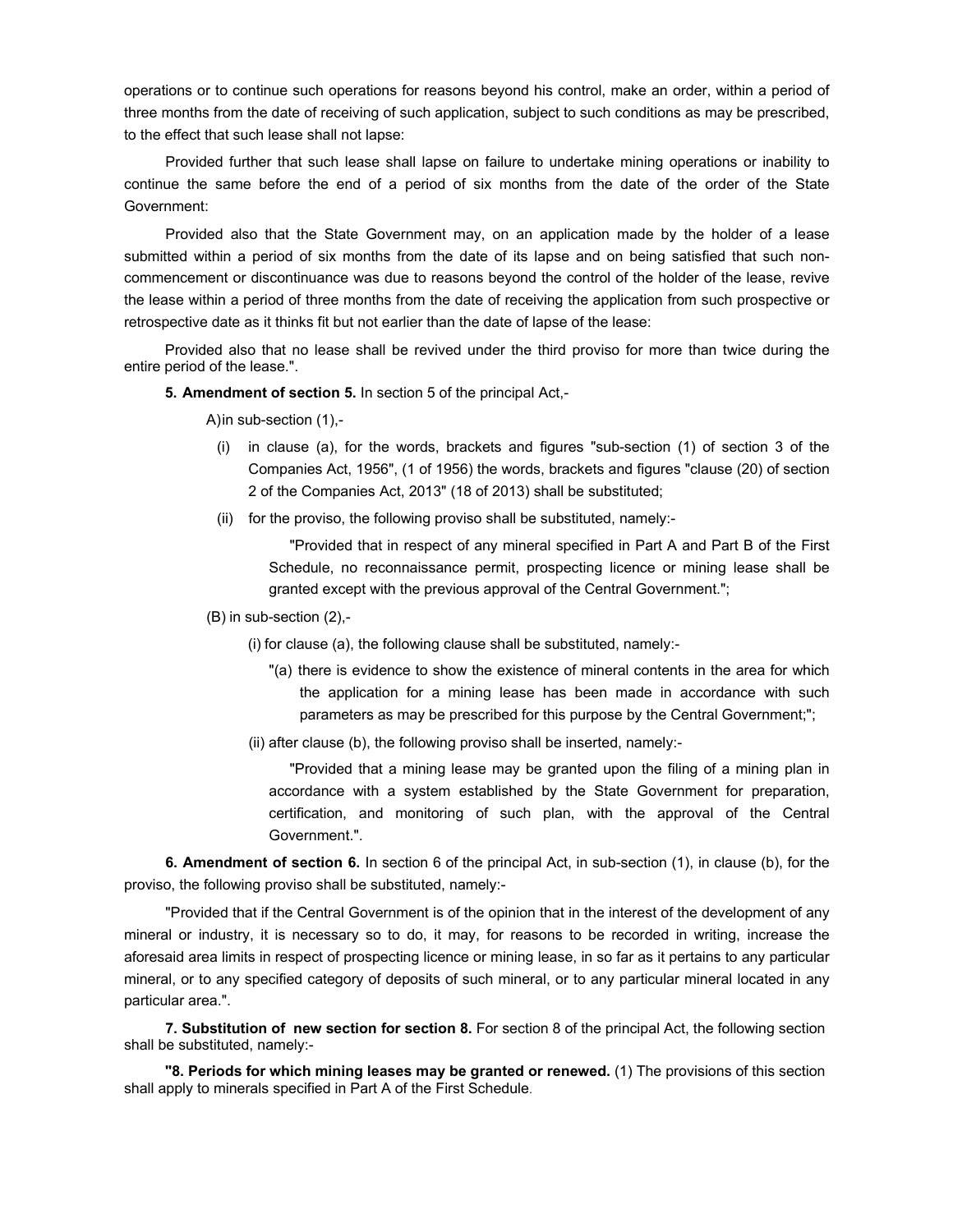(2) The maximum period for which a mining lease may be granted shall not exceed thirty years:

Provided that the minimum period for which any such mining lease may be granted shall not be less than twenty years.

(3) A mining lease may be renewed for a period not exceeding twenty years with the previous approval of the Central Government.".

**8. Insertion of new section 8A.** After section 8 of the principal Act, the following section shall be inserted, namely:-

**"8A. Period of grant of a mining lease for minerals other than coal, lignite and atomic minerals.** 

(1) The provisions of this section shall apply to minerals other than those specified in Part A and Part B of the First Schedule.

(2) On and from the date of the commencement of the Mines and Minerals (Development and Regulation) Amendment Act, 2015, all mining leases shall be granted for the period of fifty years.

(3) All mining leases granted before the commencement of the Mines and Minerals (Development and Regulation) Amendment Act, 2015 shall be deemed to have been granted for a period of fifty years.

 (4) On the expiry of the lease period, the lease shall be put up for auction as per the procedure specified in this Act.

 (5) Notwithstanding anything contained in sub-sections (2), (3) and sub-section (4), the period of lease granted before the date of commencement of the Mines and Minerals (Development and Regulation) Amendment Act, 2015, where mineral is used for captive purpose, shall be extended and be deemed to have been extended up to a period ending on the 31 st March, 2030 with effect from the date of expiry of the period of renewal last made or till the completion of renewal period, if any, or a period of fifty years from the date of grant of such lease, whichever is later, subject to the condition that all the terms and conditions of the lease have been complied with.

(6) Notwithstanding anything contained in sub-sections (2), (3) and sub-section (4), the period of lease granted before the date of commencement of the Mines and Minerals (Development and Regulation) Amendment Act, 2015, where mineral is used for other than captive purpose, shall be extended and be deemed to have been extended up to a period ending on the 31 st March, 2020 with effect from the date of expiry of the period of renewal last made or till the completion of renewal period, if any, or a period of fifty years from the date of grant of such lease, whichever is later, subject to the condition that all the terms and conditions of the lease have been complied with.

(7) Any holder of a lease granted, where mineral is used for captive purpose, shall have the right of first refusal at the time of auction held for such lease after the expiry of the lease period.

(8) Notwithstanding anything contained in this section, the period of mining leases, including existing mining leases, of Government companies or corporations shall be such as may be prescribed by the Central Government.

(9) The provisions of this section, notwithstanding anything contained therein, shall not apply to a mining lease granted before the date of commencement of the Mines and Minerals (Development and Regulation) Amendment Act, 2015, for which renewal has been rejected, or which has been determined, or lapsed. ".

**9. Insertion of new sections 9B and 9C.** After section 9A of the principal Act, the following sections shall be inserted, namely:-

**"9B. District Mineral Foundation.** (1) In any district affected by mining related operations, the State Government shall, by notification, establish a trust, as a non-profit body, to be called the District Mineral Foundation.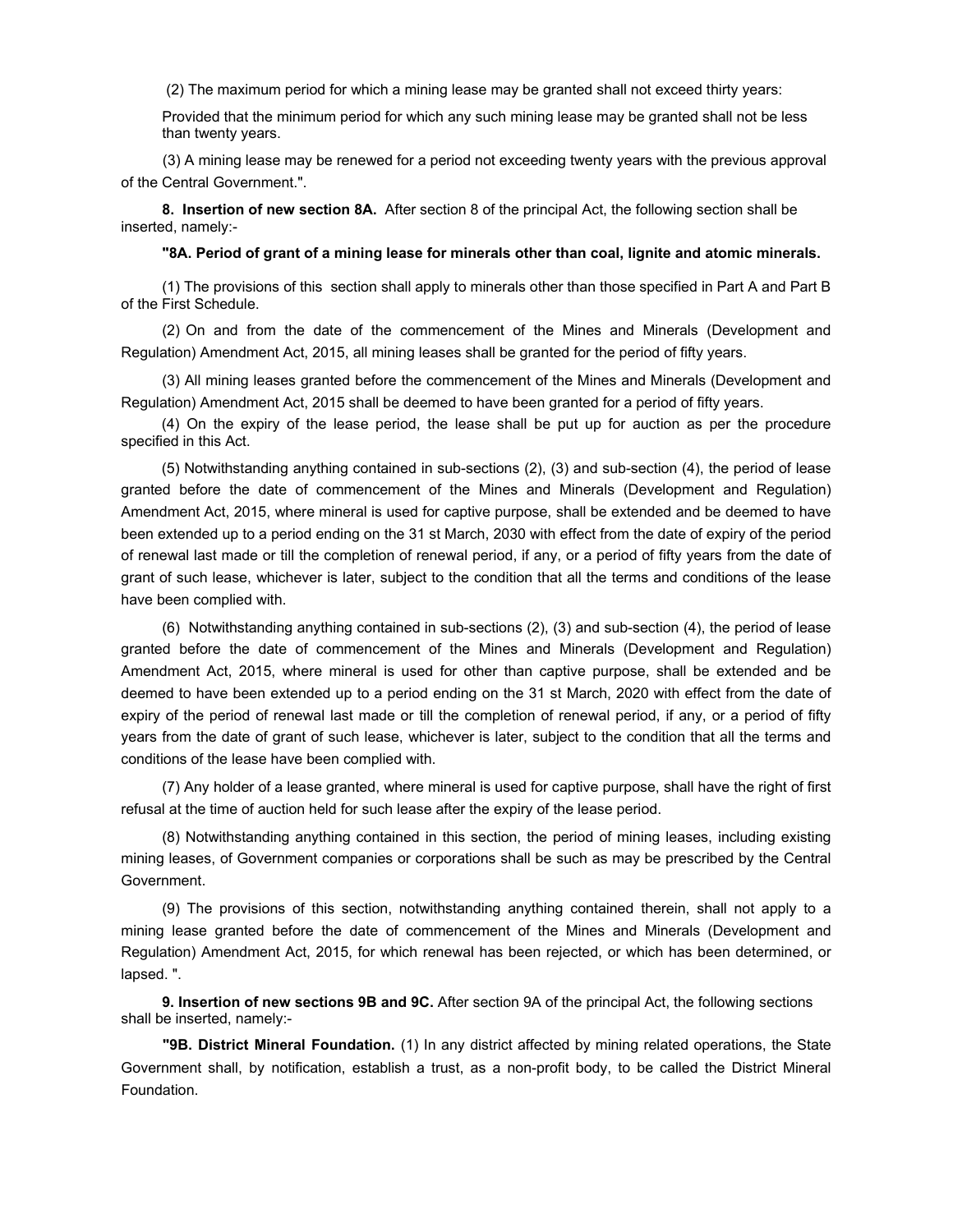(2) The object of the District Mineral Foundation shall be to work for the interest and benefit of persons, and areas affected by mining related operations in such manner as may be prescribed by the State Government.

(3) The composition and functions of the District Mineral Foundation shall be such as may be prescribed by the State Government.

(4) The State Government while making rules under sub-sections (2) and (3) shall be guided by the provisions contained in article 244 read with Fifth and Sixth Schedules to the Constitution relating to administration of the Scheduled Areas and Tribal Areas and the Provisions of the Panchayats (Extension to the Scheduled Areas) Act, 1996 (40 of 1996) and the Scheduled Tribes and Other Traditional Forest Dwellers (Recognition of Forest Rights) Act, 2006. (2 of 2007)

(5) The holder of a mining lease or a prospecting licence-cum-mining lease granted on or after the date of commencement of the Mines and Minerals (Development and Regulation) Amendment Act, 2015, shall, in addition to the royalty, pay to the District Mineral Foundation of the district in which the mining operations are carried on, an amount which is equivalent to such percentage of the royalty paid in terms of the Second Schedule, not exceeding one-third of such royalty, as may be prescribed by the Central Government.

(6) The holder of a mining lease granted before the date of commencement of the Mines and Minerals (Development and Regulation) Amendment Act, 2015, shall, in addition to the royalty, pay to the District Mineral Foundation of the district in which the mining operations are carried on, an amount not exceeding the royalty paid in terms of the Second Schedule in such manner and subject to the categorisation of the mining leases and the amounts payable by the various categories of lease holders, as may be prescribed by the Central Government.

**9C. National Mineral Exploration Trust.** (1) The Central Government shall, by notification, establish a Trust, as a non-profit body, to be called the National Mineral Exploration Trust.

(2) The object ofthe Trust shall be to use the funds accrued to the Trust for the purposes of regional and detailed exploration in such manner as may be prescribed by the Central Government.

 (3) The composition and functions of the Trust shall be such as may be prescribed by the Central Government.

(4) The holder of a mining lease or a prospecting licence-cum- mining lease shall pay to the Trust, a sum equivalent to two per cent. of the royalty paid in terms of the Second Schedule, in such manner as may be prescribed by the Central Government.".

**10. Insertion of new sections 10A, 10B, and 10C.** After section 10 of the principal Act, the following sections shall be inserted, namely:-

**"10A. Rights of existing concession holders and applicants.** (1) All applications received prior to the date of commencement of the Mines and Minerals (Development and Regulation) Amendment Act, 2015, shall become ineligible.

(2) Without prejudice to sub-section (1), the following shall remain eligible on and from the date of commencement of the Mines and Minerals (Development and Regulation) Amendment Act, 2015:-

- (a) applications received under section 11A of this Act;
- (b) where before the commencement of the Mines and Minerals (Development and Regulation) Amendment Act, 2015 a reconnaissance permit or prospecting licence has been granted in respect of any land for any mineral, the permit holder or the licensee shall have a right for obtaining a prospecting licence followed by a mining lease, or a mining lease, as the case may be, in respect of that mineral in that land, if the State Government is satisfied that the permit holder or the licensee, as the case may be,-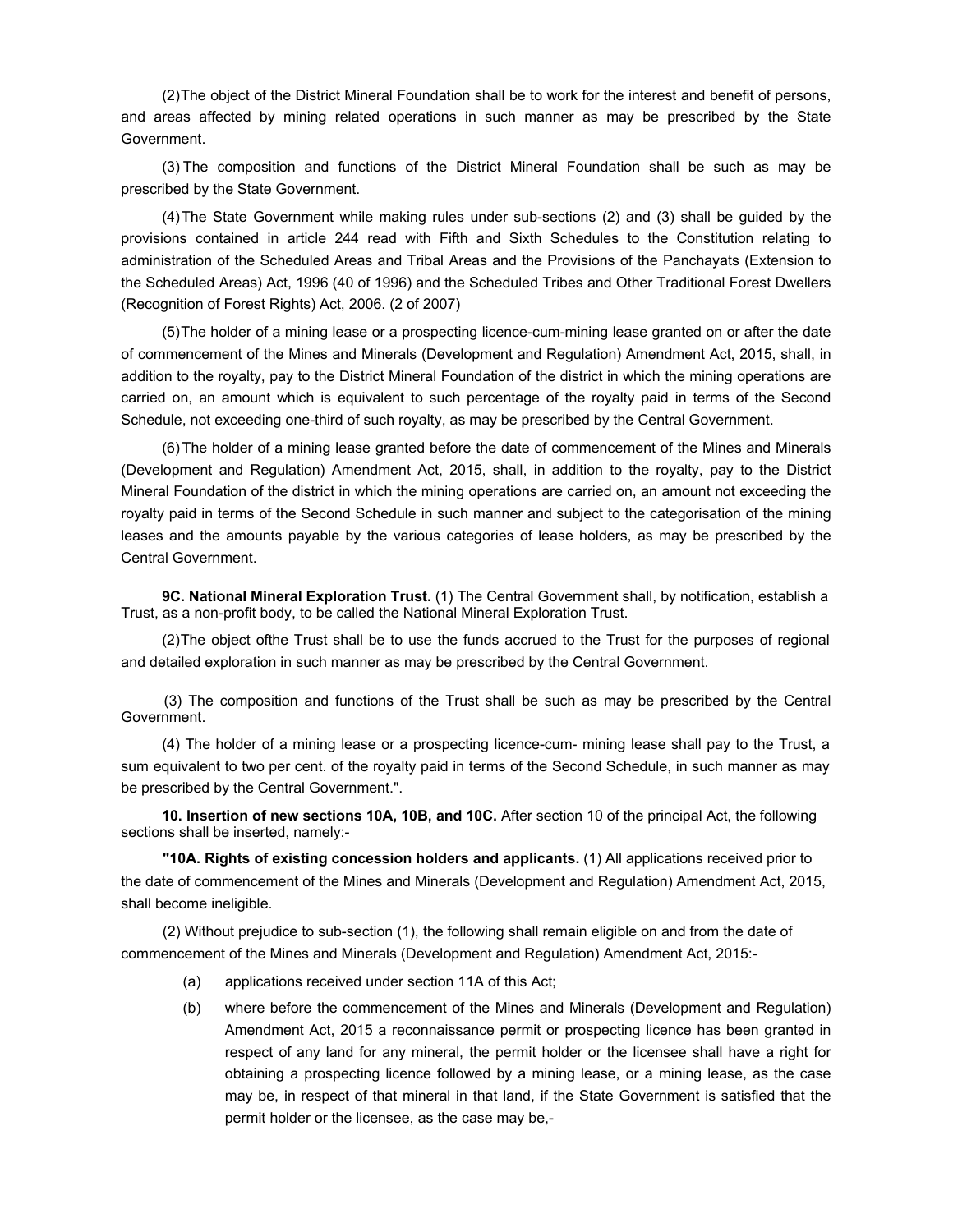- (i) has undertaken reconnaissance operations or prospecting operations, as the case may be, to establish the existence of mineral contents in such land in accordance with such parameters as may be prescribed by the Central Government;
- (ii) has not committed any breach of the terms and conditions of the reconnaissance permit or the prospecting licence;
- (iii) has not become ineligible under the provisions of this Act; and
- (iv) has not failed to apply for grant of prospecting licence or mining lease, as the case may be, within a period of three months after the expiry of reconnaissance permit or prospecting licence, as the case may be, or within such further period not exceeding six months as may be extended by the State Government;
- (c) where the Central Government has communicated previous approval as required under subsection (1) of section 5 for grant of a mining lease, or if a letter of intent (by whatever name called) has been issued by the State Government to grant a mining lease, before the commencement of the Mines and Minerals (Development and Regulation) Amendment Act, 2015, the mining lease shall be granted subject to fulfilment of the conditions of the previous approval or of the letter of intent within a period of two years from the date of commencement of the said Act:

Provided that in respect of any mineral specified in the First Schedule, no prospecting licence or mining lease shall be granted under clause (b) of this sub-section except with th e previous approval of the Central Government.

**10B. Grant of mining lease in respect of notified minerals through auction.** (1) The provisions of this section shall not be applicable to cases covered by section 10A or section 17 A or to minerals specified in Part A or Part B of the First Schedule or to land in respect of which the minerals do not vest in the Government.

(2) Where there is inadequate evidence to show the existence of mineral contents of any notified mineral in respect of any area, a State Government may, after obtaining the previous approval of the Central Government, grant a prospecting licence-cum-mining lease for the said notified mineral in such area in accordance with the procedure laid down in section 11.

(3) In areas where the existence of mineral contents of any notified mineral is established in the manner prescribed by the Central Government, the State Government shall notify such areas for grant of mining leases for such notified mineral, the terms and conditions subject to which such mining leases shall be granted, and any other relevant conditions, in such manner as may be prescribed by the Central Government.

(4) For the purpose of granting a mining lease in respect of any notified mineral in such notified area, the State Government shall select, through auction by a method of competitive bidding, including e-auction, an applicant who fulfils the eligibility conditions as specified in this Act.

(5) The Central Government shall prescribe the terms and conditions, and procedure, subject to which the auction shall be conducted, including the bidding parameters for the selection, which may include a share in the production of the mineral, or any payment linked to the royalty payable, or any other relevant parameter, or any combination or modification of them.

 (6) Without prejudice to the generality of sub-section (5), the Central Government shall, if it is of the opinion that it is necessary and expedient to do so, prescribe terms and conditions, procedure and bidding parameters in respect of categories of minerals, size and area of mineral deposits and a State or States, subject to which the auction shall be conducted: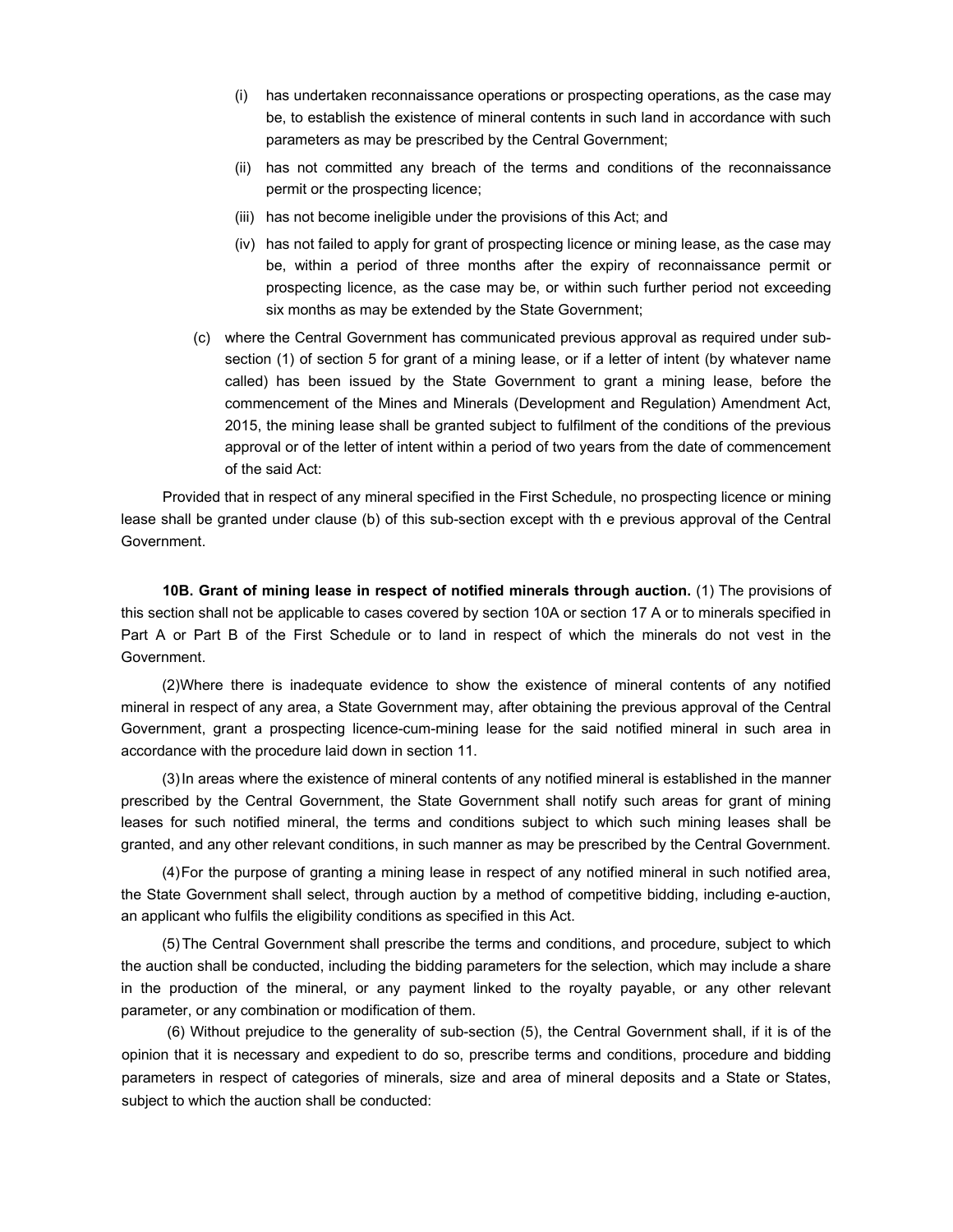Provided that the terms and conditions may include the reservation of any particular mine or mines for a particular end-use and subject to such condition which allow only such eligible end users to participate in the auction.

(7) The State Government shall grant a mining lease to an applicant selected in accordance with the procedure laid down in this section in respect of such notified mineral in any notified area.

**10C. Grant of non-exclusive reconnaissance permits.** (1) Non-exclusive reconnaissance permits may be granted in respect of any notified mineral or non-notified mineral or a group of specified minerals, other than minerals specified in Part A or Part B of the First Schedule, subject to such terms and conditions as may be prescribed by the Central Government.

(2) The holder of such non-exclusive reconnaissance permit shall not be entitled to make any claim for the grant of any prospecting licence-cum-mining lease or a mining lease.".

**11. Substitution of new section for section 11.** For section 11 of the principal Act, the following section shall be substituted, namely:-

**"11. Grant of prospecting licence-cum-mining lease through auction in respect of minerals other than notified minerals.** (1) The provisions of this section shall not be applicable to cases covered by section 10A or section 17A or to minerals specified in Part A or Part B of the First Schedule or to land in respect of which minerals do not vest in the Government.

2) In areas where there is evidence to show the existence of mineral contents as required by clause (a) of sub-section (2) of section 5, the State Government shall grant a mining lease for minerals other than notified minerals following the procedure laid down in section 10B.

(3) In areas where there is inadequate evidence to show the existence of mineral contents as required under clause (a) of sub-section (2) of section 5, the State Government shall grant a prospecting licence-cummining lease for minerals other than notified minerals in accordance with the procedure laid down in this section.

(4) The State Government shall notify the areas in which prospecting licence-cum-mining leases shall be granted for any minerals other than notified minerals, the terms and conditions subject to which such prospecting licence-cum-mining leases shall be granted, and any other relevant conditions, in such manner as may be prescribed by the Central Government.

(5) For the purpose of granting prospecting licence-cum -mining leases, the State Government shall select, through auction by method of competitive bidding, including e-auction, an applicant who fulfils the eligibility conditions as specified in this Act.

(6) The Central Government shall prescribe the terms and conditions, and procedure, subject to which the auction shall be conducted, including the bidding parameters for the selection, which may include a share in the production of the mineral, or any payment linked to the royalty payable, or any other relevant parameter, or any combination or modification of them.

(7) Without prejudice to the generality of sub-section (6), the Central Government shall, if it is of the opinion that it is necessary and expedient to do so, prescribe terms and conditions, procedure and bidding parameters in respect of categories of minerals, size and area of mineral deposits and a State or States, subject to which the auction shall be conducted.

(8) The State Government shall grant a prospecting licence-cum-mining lease to an applicant selected in accordance with the procedure laid down in this section.

(9)The holder of a prospecting licence-cum-mining lease shall be required to complete, within the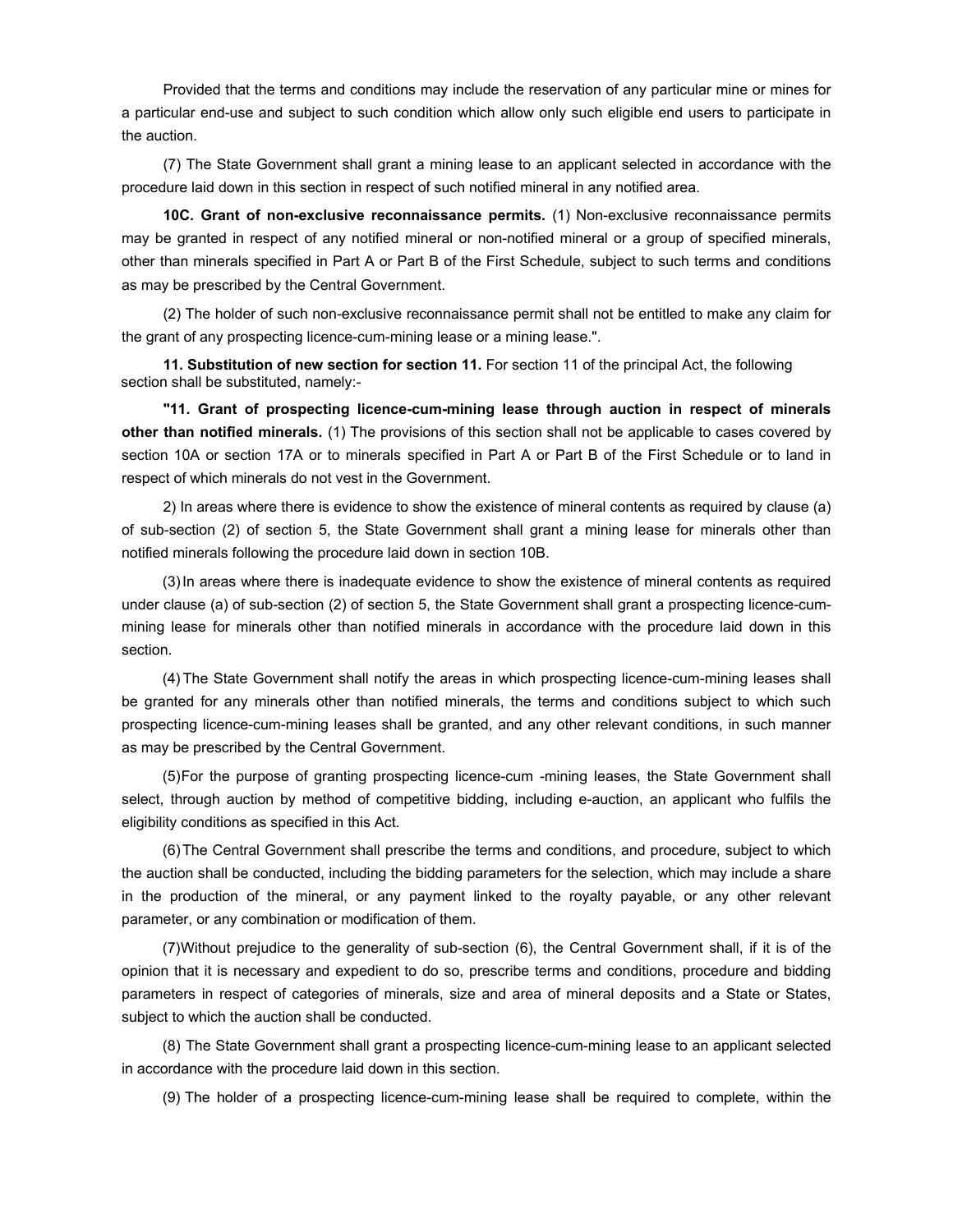period laid down in section 7, the prospecting operations satisfactorily as specified in the notice inviting applications.

 (10) A holder of a prospecting licence-cum-mining lease, who completes the prospecting operation as laid down in sub-section (9) and establishes the existence of mineral contents in the area in conformity with such parameters as may be prescribed for this purpose by the Central Government, shall be required to apply for a mining lease for such area and shall have the right to get the mining lease and thereafter undertake mining operations in accordance with the provisions of this Act.".

**12. Insertion of new sections 11B and 11C.** After section 11A of the principal Act, the following sections shall be inserted, namely:-

**"11B. Power of Central Government to make rules for regulating atomic minerals specified under Part B of First Schedule.** The Central Government may, by notification in the Official Gazette, make rules for regulating the grant of mining leases or other mineral concessions in respect of minerals specified in Part B of the First Schedule and for purposes connected therewith, and the State Government shall grant a reconnaissance permit, prospecting licence or mining lease in respect of any such mineral in accordance with such rules.

**11C. Power of Central Government to amend First Schedule and Fourth Schedule.** The Central Government may, by notification in the Official Gazette, amend the First Schedule and the Fourth Schedule so as to add or delete any mineral as may be specified in the notification.".

**13. Insertion of new section 12A.** After section 12 of the principal Act, the following section shall be inserted, namely:-

**"12A. Transfer of mineral concessions.** (1) The provisions of this section shall not apply to minerals specified in Part A or Part B of the First Schedule.

(2)A holder of a mining lease or a prospecting licence-cum-mining lease granted in accordance with the procedure laid down in section 10B or section 11 may, with the previous approval of the State Government, transfer his mining lease or prospecting licence-cum-mining lease, as the case may be, in such manner as may be prescribed by the Central Government, to any person eligible to hold such mining lease or prospecting licence-cum- mining lease in accordance with the provisions of this Act and the rules made thereunder.

(3) If the State Government does not convey its previous approval for transfer of such mining lease or prospecting licence-cum-mining lease, as the case may be, within a period of ninety days from the date of receiving such notice, it shall be construed that the State Government has no objection to such transfer:

Provided that the holder of the original mining lease or prospecting licence-cum-mining lease shall intimate to the State Government the consideration payable by the successor-in-interest for the transfer, including the consideration in respect of the prospecting operations already undertaken and the reports and data generated during the operations.

(4) No such transfer of a mining lease or prospecting licence-cum-mining lease, referred to in subsection (2), shall take place if the State Government, within the notice period and for reasons to be communicated in writing, disapproves the transfer on the ground that the transferee is not eligible as per the provisions of this Act:

Provided that no such transfer of a mining lease or of a prospecting licence-cum-mining lease, shall be made in contravention of any condition subject to which the mining lease or the prospecting licence-cummining lease was granted.

(5) All transfers effected under this section shall be subject to the condition that the transferee has accepted all the conditions and liabilities under any law for the time being in force which the transferor was subject to in respect of such a mining lease or prospecting licence-cum-mining lease, as the case may be.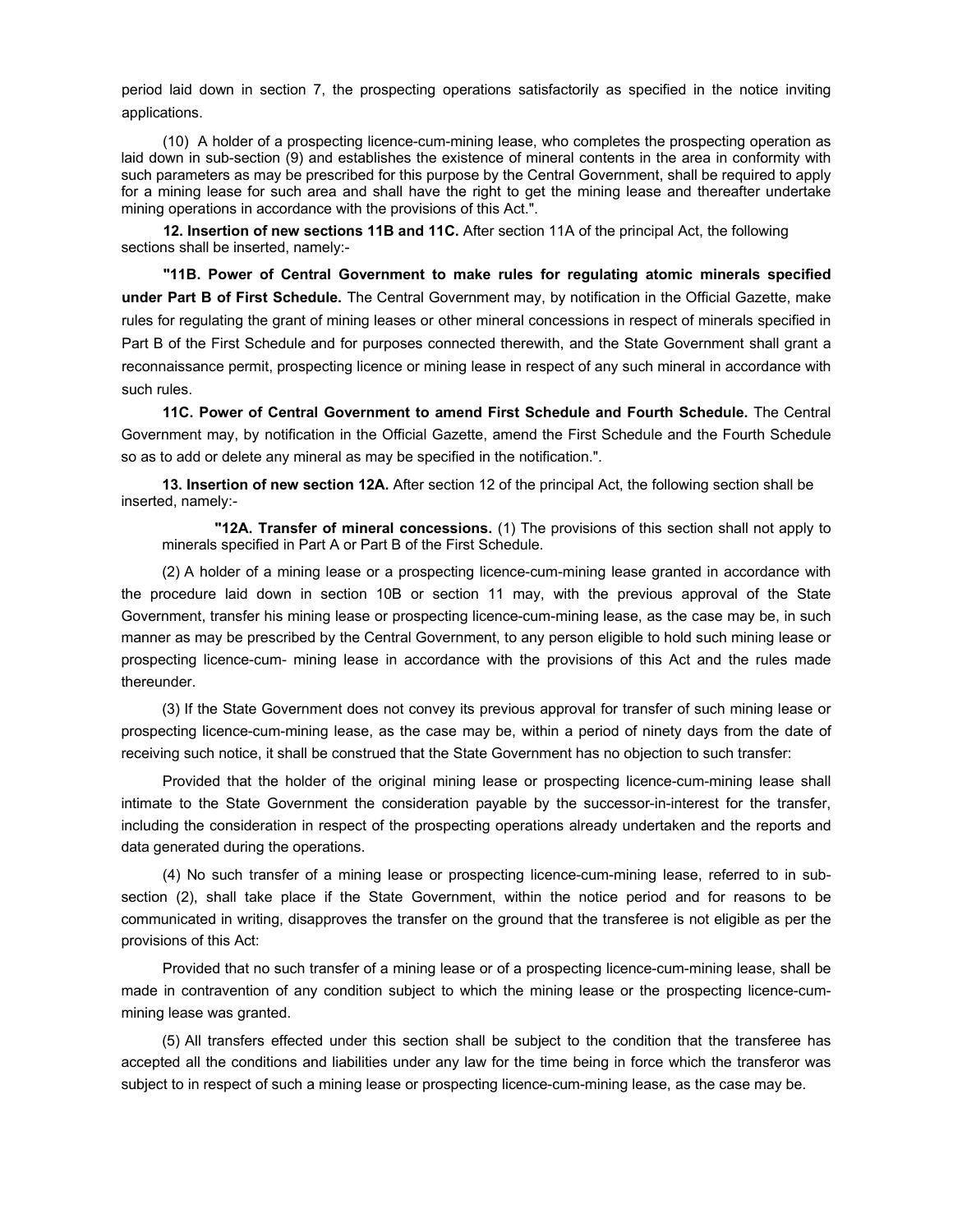(6) The transfer of mineral concessions shall be allowed only for concessions which are granted through auction.".

**14. Amendment of section 13.** In section 13 of the principal Act, in sub-section (2),-

(i) after clause (j), the following clause shall be inserted, namely:-

"(jj) parameters of existence of mineral contents under clause (a) of sub-section (2) of section 5;";

- (ii) in clause (qq), the word "and" occurring at the end shall be omitted; (iii) after clause (qq), the following clauses shall be inserted, namely:-
	- "(qqa) the amount of payment to be made to the District Mineral Foundation under sub-sections (5) and (6) of section 9B;
	- (qqb) the manner of usage of funds accrued to the National Mineral Exploration Trust under sub-section (2) of section 9C;
	- (qqc) the composition and functions of the National Mineral Exploration Trust under sub-section (3) of section 9C;
	- (qqd) the manner of payment of amount to the National Mineral Exploration Trust under sub-section (4) of section 9C;
	- (qqe) the terms and conditions subject to which mining leases shall be granted under sub-section (3) of section 10B;
	- (qqf) the terms and conditions, and procedure, subject to which the auction shall be conducted including the bidding parameters for the selection under sub-section (5) of section 10B;
	- (qqg) the time limits for various stages in processing applications for grant of mining lease or prospecting licence-cum-mining lease under sections 10B, 11, 11A, 11B, and section 17A, and their renewals;
	- (qqh) the terms and conditions for grant of non-exclusive reconnaissance permits under sub-section (1) of section 10C;
	- (qqi) the terms and conditions for grant of prospecting licence-cum¬mining leases under sub-section ( 4) of section 11;
	- (qqj) the terms and conditions, and procedure, including the bidding parameters for the selection under subsection (6) of section 11;
	- (ggk) the amount to be payable by a Government company or corporation, or a join venture for grant of mining lease under sub-section (2C) of section 17A; and".

**15. Amendment of section 15.** In section 15 ofthe principal Act, after sub-section (3), the following sub-section shall be inserted, namely:-

"(4) Without prejudice to sub-sections (1), (2) and sub-section (3), the State Government may, by notification, make rules for regulating the provisions of this Act for the following, namely:-

- (a) the manner in which the District Mineral Foundation shall work for the interest and benefit of persons and areas affected by mining under sub-section (2) of section 9B;
- (b) the composition and functions of the District Mineral Foundation under sub-section (3) of section 9B; and
- (c) the amount of payment to be made to the District Mineral Foundation by concession holders of minor minerals under section 15A.".

 **16. Insertion of new section 15A.** After section 15 of the principal Act, the following section shall be inserted, namely:-

**"15A. Power of State Government to collect funds for District Mineral Foundation in case of minor minerals.** The State Government may prescribe the payment by all holders of concessions related to minor minerals of amounts to the District Mineral Foundation of the district in which the mining operations are carried on.".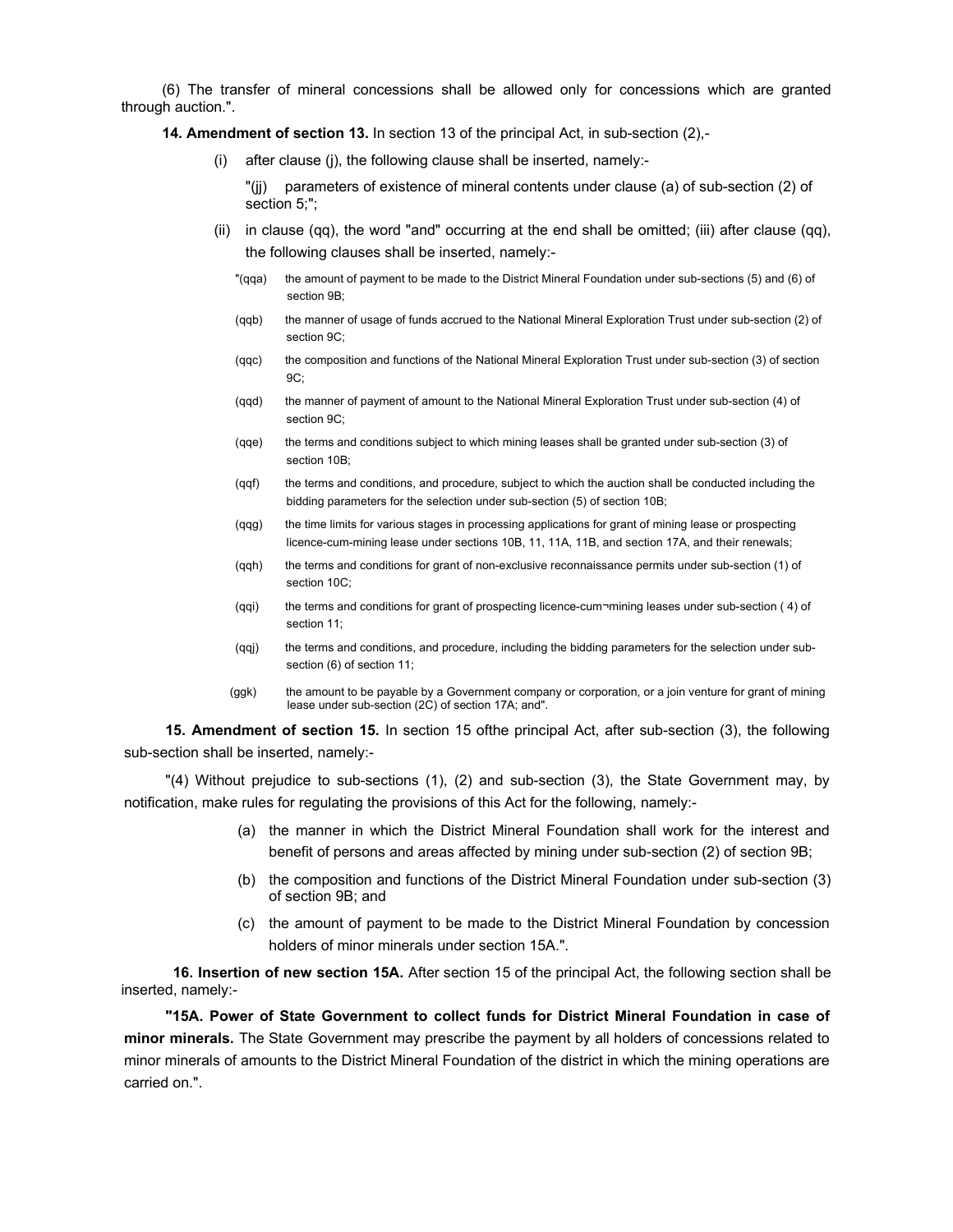**17. Amendment of section 17A.** In section 17 A of the principal Act, after sub-section (2), the following sub-sections shall be inserted, namely:-

"(2A) Where in exercise of the powers conferred by sub-section (1A) or sub¬section (2), the Central G overnment or the State Government, as the case may be, reserves any area for undertaking prospecting or mining operations, the State Government shall grant prospecting licence or mining lease, as the case may be, in respect of such area to such Government company or corporation:

Provided that in respect of any mineral specified in Part A and Part B of the First Schedule, the State Government shall grant the prospecting licence or mining lease, as the case may be, only after obtaining the previous approval of the Central Government.

(2B) Where the Government company or corporation is desirous of carrying out the prospecting operations or mining operations in a joint venture with other persons, the joint venture partner shall be selected through a competitive process, and such Government company or corporation shall hold more than seventy-four per cent. of the paid up share capital in such joint venture.

(2C) A mining lease granted to a Government company or corporation, or a joint venture, referred to in sub-sections (2A) and (2B), shall be granted on payment of such amount as may be prescribed by the Central Government.".

**18. Insertion of new section 20A.** After section 20 of the principal Act, the following section shall be inserted, namely:-

**"20A. Power of Central Government to issue directions.** (1) Notwithstanding anything contained in this Act, the Central Government may issue such directions to the State Governments, as may be required for the conservation of mineral resources, or on any policy matter in the national interest, and for the scientific and sustainable development and exploitation of mineral resources.

(2) In particular, and without prejudice to the generality of the foregoing powers, the Central Government may also issue directions in respect of the following matters, namely:-

- (i) improvement in procedure for grant of mineral concessions and to ensure co-ordination among agencies entrusted with according statutory clearances;
- (ii) maintenance of internet-based databases including development and operation of a mining tenement system;
- (iii) implementation and evaluation of sustainable development frameworks;
- (iv) reduction in waste generation and related waste management practices and promotion of recycling of materials;
- (v) minimising and mitigating adverse environmental impacts particularly in respect of ground water, air, ambient noise and land;
- (vi) ensuring minimal ecological disturbance, in terms of bio-diversity, flora, fauna and habitat;
- (vii) promoting restoration and reclamation activities so as to make optimal use of mined out land for the benefit of the local communities; and
- (viii) such other matters as may be necessary for the purposes of implementation of this Act.".

**19. Amendment of section 21.** In section 21 of the principal Act, for sub-sections (1) and (2), the following sub¬sections shall be substituted, namely:-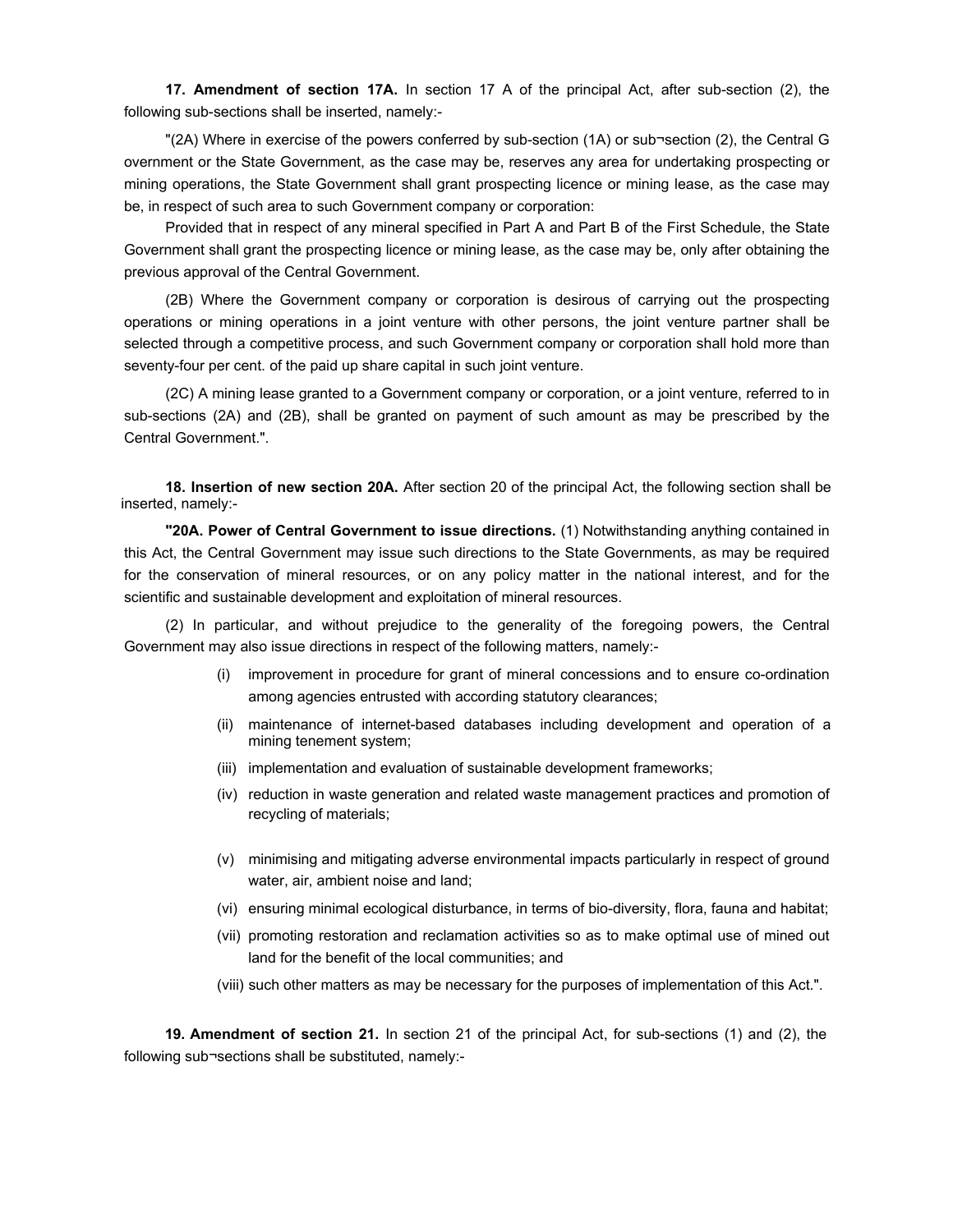"(1) Whoever contravenes the provisions of sub-section (1) or sub-section (1A) of section 4 shall be punishable with imprisonment for a term which may extend to five years and with fine which may extend to five lakh rupees per hectare of the area.

(2) Any rule made under any provision of this Act may provide that any contravention thereof shall be punishable with imprisonment for a term which may extend to two years or with fine which may extend to five lakh rupees, or with both, and in the case of a continuing contravention, with additional fine which may extend to fifty thousand rupees for every day during which such contravention continues after conviction for the first such contravention.".

**20. Substitution of new section for section 30.** For section 30 of the principal Act, the following section shall be substituted,namely:-

**"30. Power of revision by Central Government.** The Central Government may, of its own motion or on an application made within the prescribed time by an aggrieved party, -

- (a) revise any order made by a State Government or other authority in exercise of the powers conferred on it by or under this Act with respect to any mineral other than a minor mineral; or
- (b) where no such order has been made by the State Government or other authority in exercise of the powers conferred on it by or under this Act with respect to any mineral other than a minor mineral within the time prescribed therefor, pass such order as it may think fit and appropriate in the circumstances:

Provided that in cases covered by clause (b) the Central Government shall, before passing any order under this clause, give an opportunity of being heard or to represent in the matter.".

**21. Insertion of new sections 30B and 30C.** After section 30A of the principal Act, the following sections shall be inserted, namely:-

**"30B. Constitution of Special Courts.** (1) The State Government may, for the purposes of providing speedy trial of offences for contravention of the provisions of sub-section (1) or sub-section (1A) of section 4, constitute, by notification, as many Special Courts as may be necessary for such area or areas, as may be specified in the notification.

(2) A Special Court shall consist of a Judge who shall be appointed by the State Government with the concurrence of the High Court.

(3) A person shall not be qualified for appointment as a judge of a Special Court unless he is or has been a District and Sessions Judge.

(4) Any person aggrieved by the order of the Special Court may prefer an appeal to the High Court within a period of sixty days from the date of such order.

**30C. Special Courts to have powers of Court of Session.** Save as otherwise provided in this Act, the Code of Criminal Procedure, 1973 (2 of 1974), shall apply to the proceedings before the Special Court and for the purpose of the provisions of this Act, the Special Court shall be deemed to be a Court of Session and shall have all powers of a Court of Session and the person conducting a prosecution before the Special Court shall be deemed to be a public prosecutor.".

**22. Amendment of First Schedule.** In the principal Act, in the First Schedule, for the figures and brackets "8(2)", the figures, brackets, letters and word "8(1), 8A(1), 10A, 10B(1), 10CC])' 11(1), 11B, 11C, 12A(1), and 17 A (2A)" shall be substituted.

**23. Insertion of a new Schedule.** In the principal Act, after the Third Schedule, the following Schedule shall be inserted,namely:-